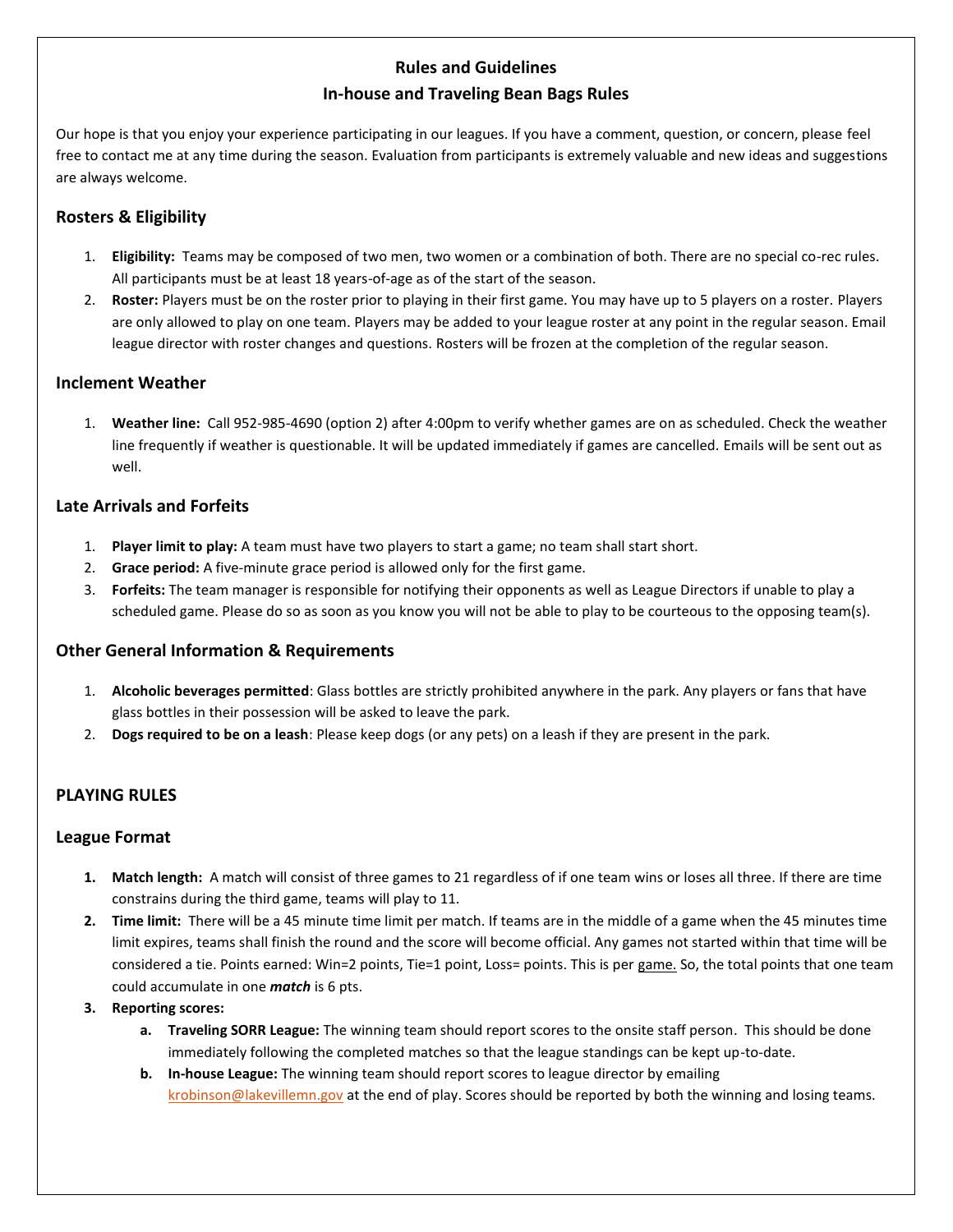#### **Rules**

- 1. Two players per team (doubles). Team partners face each other from opposite boards.
- 2. Distance measured between Foot Foul Edges:
	- a. SORR Traveling League: 24 feet
	- b. Lakeville In-house League: 27 feet
- 3. Teams shall flip a coin or play rock-paper-scissors to determine who starts the game
- 4. Opponents alternate tosses until all eight bags are thrown
- 5. The round is then scored (See Scoring)
- 6. The last team to score on previous round tosses first
- 7. Toss again if any interference occurs
- 8. Opponents may call Foot Foul and the call must be honored
- 9. The losing team has choice of sides for next game

### **Scoring**

- 1. A game is won by the first team to score 21 points or more, a score of 11-0 (SKUNK), or in the case of the match time limit expiring, whichever team is ahead, regardless of score. Games can end in a tie.
- 2. Three points for each bag in the hole.
- 3. One point for each bag on the board.
- 4. Score is the difference in the team totals. For example, after 1 round of 8 bags is played:
	- Team #1 has 1 bag in the hole and 2 bags on the board. 3+2=5 points
	- Team #2 has 2 bags on the board. 1+1=2 points
		- So after that round it would Team #1 leading 3-0 (5-2+3 points). The next round, Team #1 would go first because they were the last team to score.
- 5. Bags pushed in by an opponent's toss count as normal scoring.
- 6. If the bag is on the board it counts. The bag can be rolled on, bounced on, or thrown directly onto the board. Lift the board for questionable calls.

## **Standings & Awards**

- 1. **Final regular-season league standings** determine playoff seeds and are based on:
	- a. Points earned.
	- b. Tie breakers for final standings, in order used: head-to-head record; point differential from head-to-head games; overall point differential; a coin flip.
	- c. In-house League: It is the team managers responsibility to check your teams recorded wins/losses for accuracy and report any discrepancies to the League Director immediately.
- 2. **League awards:** Regular-season sets seeds for the playoffs. Regular season and playoff champions will both receive an award.
- 3. **Playoffs:** Playoffs will begin the week following the last regular-season games and will be completed in one or two evenings, depending on schedule availability. Players must have played in at least three regular –season matches to be eligible for playoffs. The higher regular-season seed will start each match-up. More details on the playoff format will be communicated at a later time.

**League Director(s) reserve the right to change or add rules at any time to maintain a fair and enjoyable league for all.** 



In-house bags